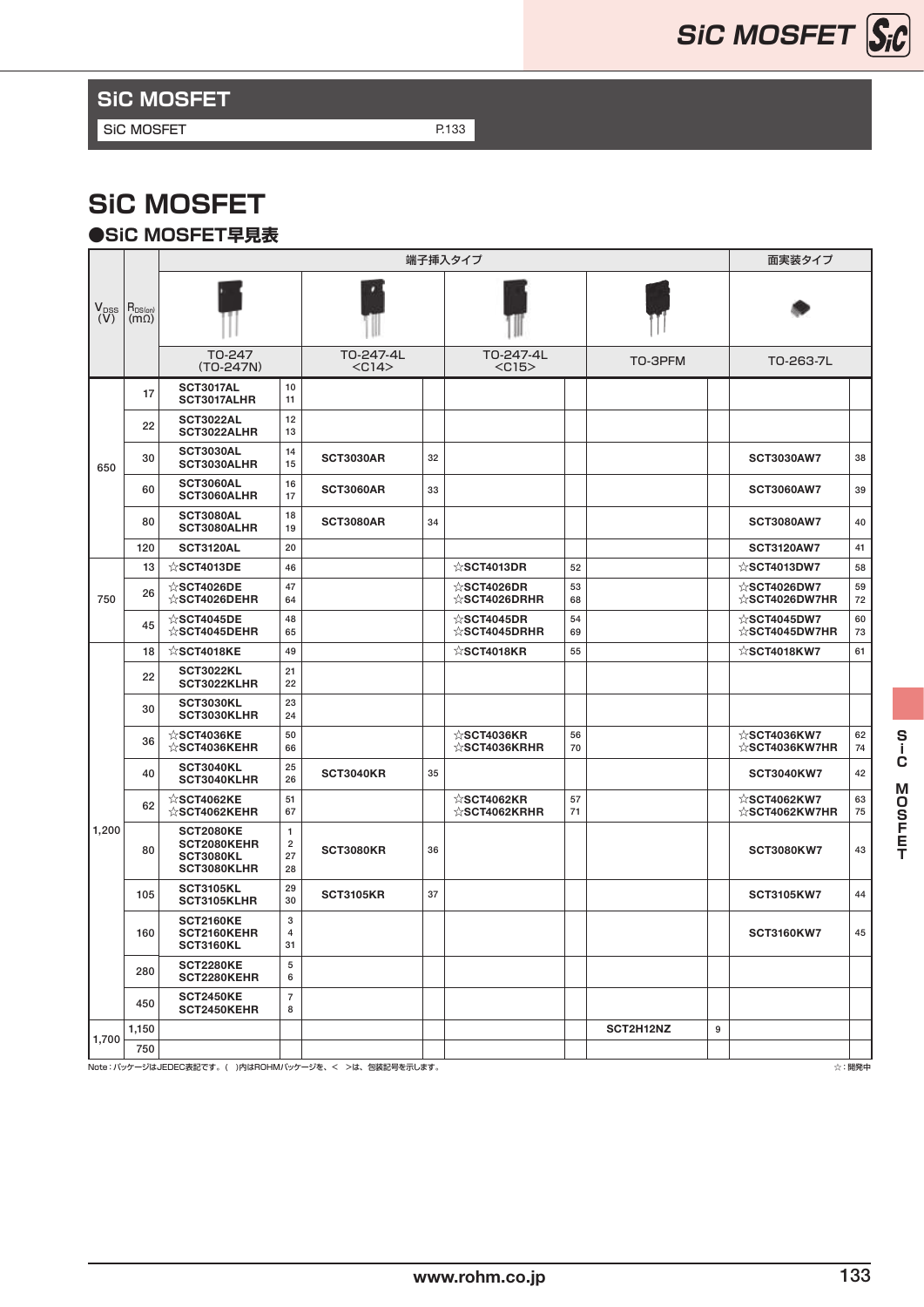## **SiC MOSFET**

|                         | 第2世代(プレーナ構造)       |            |                    |                                          |                                 |                                |               |            |                          |                          |  |  |  |
|-------------------------|--------------------|------------|--------------------|------------------------------------------|---------------------------------|--------------------------------|---------------|------------|--------------------------|--------------------------|--|--|--|
| 早見表番号                   | 品名                 | 極性<br>(ch) | $V_{DSS}$<br>$(V)$ | $\begin{pmatrix} I_D \\ A \end{pmatrix}$ | $P_D(W)$<br>$(T_c=25^{\circ}C)$ | $R_{DS(on)}$<br>$Typ(m\Omega)$ | Typ(nc)       | Qg<br>駆動電圧 | パッケージ                    |                          |  |  |  |
|                         |                    |            |                    |                                          |                                 | $V_{GS}$ =18V                  | $V_{GS}$ =18V | (V)        |                          | AEC-Q101                 |  |  |  |
| $\mathbf{1}$            | <b>SCT2080KE</b>   | N          | 1,200              | 40                                       | 262                             | 80                             | 106           | 18         |                          |                          |  |  |  |
| $\overline{\mathbf{c}}$ | SCT2080KEHR        | N          | 1,200              | 40                                       | 262                             | 80                             | 106           | 18         |                          | <b>YES</b>               |  |  |  |
| 3                       | <b>SCT2160KE</b>   | N          | 1,200              | 22                                       | 165                             | 160                            | 62            | 18         |                          |                          |  |  |  |
| 4                       | SCT2160KEHR        | N          | 1,200              | 22                                       | 165                             | 160                            | 62            | 18         | TO-247                   | <b>YES</b>               |  |  |  |
| 5                       | <b>SCT2280KE</b>   | N          | 1,200              | 14                                       | 108                             | 280                            | 36            | 18         | (TO-247N)                | $\overline{\phantom{0}}$ |  |  |  |
| 6                       | SCT2280KEHR        | N          | 1,200              | 14                                       | 108                             | 280                            | 36            | 18         |                          | <b>YES</b>               |  |  |  |
| $\overline{7}$          | <b>SCT2450KE</b>   | N          | 1,200              | 10                                       | 85                              | 450                            | 27            | 18         |                          |                          |  |  |  |
| 8                       | SCT2450KEHR        | N          | 1,200              | 10                                       | 85                              | 450                            | 27            | 18         |                          | <b>YES</b>               |  |  |  |
| 9                       | SCT2H12NZ          | N          | 1,700              | 3.7                                      | 35                              | 1,150                          | 14            | 18         | TO-3PFM                  |                          |  |  |  |
| 第3世代(トレンチ構造)            |                    |            |                    |                                          |                                 |                                |               |            |                          |                          |  |  |  |
| 10                      | SCT3017AL          | N          | 650                | 118                                      | 427                             | 17                             | 172           | 18         |                          |                          |  |  |  |
| 11                      | SCT3017ALHR        | N          | 650                | 118                                      | 427                             | 17                             | 172           | 18         |                          | <b>YES</b>               |  |  |  |
| 12                      | <b>SCT3022AL</b>   | N          | 650                | 93                                       | 339                             | 22                             | 133           | 18         |                          |                          |  |  |  |
| 13                      | SCT3022ALHR        | N          | 650                | 93                                       | 339                             | 22                             | 133           | 18         |                          | <b>YES</b>               |  |  |  |
| 14                      | SCT3030AL          | N          | 650                | 70                                       | 262                             | 30                             | 104           | 18         |                          | $\overline{\phantom{0}}$ |  |  |  |
| 15                      | SCT3030ALHR        | N          | 650                | 70                                       | 262                             | 30                             | 104           | 18         |                          | <b>YES</b>               |  |  |  |
| 16                      | <b>SCT3060AL</b>   | N          | 650                | 39                                       | 165                             | 60                             | 58            | 18         |                          |                          |  |  |  |
| 17                      | SCT3060ALHR        | N          | 650                | 39                                       | 165                             | 60                             | 58            | 18         |                          | <b>YES</b>               |  |  |  |
| 18                      | SCT3080AL          | N          | 650                | 30                                       | 134                             | 80                             | 48            | 18         |                          |                          |  |  |  |
| 19                      | SCT3080ALHR        | N          | 650                | 30                                       | 134                             | 80                             | 48            | 18         |                          | <b>YES</b>               |  |  |  |
| 20                      | SCT3120AL          | N          | 650                | 21                                       | 103                             | 120                            | 38            | 18         | TO-247                   | $\overline{\phantom{0}}$ |  |  |  |
| 21                      | SCT3022KL          | N          | 1,200              | 95                                       | 427                             | 22                             | 178           | 18         | (TO-247N)                |                          |  |  |  |
| 22                      | SCT3022KLHR        | N          | 1,200              | 95                                       | 427                             | 22                             | 178           | 18         |                          | <b>YES</b>               |  |  |  |
| 23                      | SCT3030KL          | N          | 1,200              | 72                                       | 339                             | 30                             | 131           | 18         |                          |                          |  |  |  |
| 24                      | SCT3030KLHR        | N          | 1,200              | 72                                       | 339                             | 30                             | 131           | 18         |                          | <b>YES</b>               |  |  |  |
| 25                      | <b>SCT3040KL</b>   | N          | 1,200              | 55                                       | 262                             | 40                             | 107           | 18         |                          | —                        |  |  |  |
| 26                      | SCT3040KLHR        | N          | 1,200              | 55                                       | 262                             | 40                             | 107           | 18         |                          | <b>YES</b>               |  |  |  |
| 27                      | <b>SCT3080KL</b>   | N          | 1,200              | 31                                       | 165                             | 80                             | 60            | 18         |                          |                          |  |  |  |
| 28                      | <b>SCT3080KLHR</b> | N          | 1,200              | 31                                       | 165                             | 80                             | 60            | 18         |                          | YES                      |  |  |  |
| 29                      | <b>SCT3105KL</b>   | N          | 1,200              | 24                                       | 134                             | 105                            | 51            | 18         |                          |                          |  |  |  |
| 30                      | SCT3105KLHR        | N          | 1,200              | 24                                       | 134                             | 105                            | 51            | 18         |                          | <b>YES</b>               |  |  |  |
| 31                      | SCT3160KL          | N          | 1,200              | 17                                       | 103                             | 160                            | 42            | 18         |                          | $-$                      |  |  |  |
| 32                      | <b>SCT3030AR</b>   | N          | 650                | 70                                       | 262                             | 30                             | 104           | 18         |                          | —                        |  |  |  |
| 33                      | <b>SCT3060AR</b>   | N          | 650                | 39                                       | 165                             | 60                             | 58            | 18         |                          | $\overline{\phantom{0}}$ |  |  |  |
| 34                      | <b>SCT3080AR</b>   | N          | 650                | 30                                       | 134                             | 80                             | 48            | 18         | TO-247-4L<br>$<$ C14 $>$ | $\qquad \qquad$          |  |  |  |
| 35                      | <b>SCT3040KR</b>   | N          | 1,200              | 55                                       | 262                             | 40                             | 107           | 18         |                          |                          |  |  |  |
| 36                      | <b>SCT3080KR</b>   | N          | 1,200              | 31                                       | 165                             | 80                             | 60            | 18         |                          | $\qquad \qquad$          |  |  |  |
| 37                      | <b>SCT3105KR</b>   | N          | 1,200              | 24                                       | 134                             | 105                            | 51            | 18         |                          |                          |  |  |  |
| 38                      | <b>SCT3030AW7</b>  | N          | 650                | 70                                       | 267                             | 30                             | 104           | 18         |                          | $\overline{\phantom{0}}$ |  |  |  |
| 39                      | <b>SCT3060AW7</b>  | N          | 650                | 38                                       | 159                             | 60                             | 58            | 18         |                          | $\qquad \qquad -$        |  |  |  |
| 40                      | <b>SCT3080AW7</b>  | N          | 650                | 29                                       | 125                             | 80                             | 48            | 18         |                          | -                        |  |  |  |
| 41                      | <b>SCT3120AW7</b>  | N          | 650                | 21                                       | 100                             | 120                            | 38            | 18         | TO-263-7L                |                          |  |  |  |
| 42                      | <b>SCT3040KW7</b>  | N          | 1,200              | 56                                       | 267                             | 40                             | 107           | 18         |                          | $\overline{\phantom{0}}$ |  |  |  |
| 43                      | <b>SCT3080KW7</b>  | N          | 1,200              | 30                                       | 159                             | 80                             | 60            | 18         |                          | —                        |  |  |  |
| 44                      | <b>SCT3105KW7</b>  | N          | 1,200              | 23                                       | 125                             | 105                            | 51            | 18         |                          | $\overline{\phantom{0}}$ |  |  |  |
| 45                      | <b>SCT3160KW7</b>  | N          | 1,200              | 17                                       | 100                             | 160                            | 42            | 18         |                          | -                        |  |  |  |

Note:パッケージはJEDEC表記です。( )内はROHMパッケージを、< >は、包装記号を示します。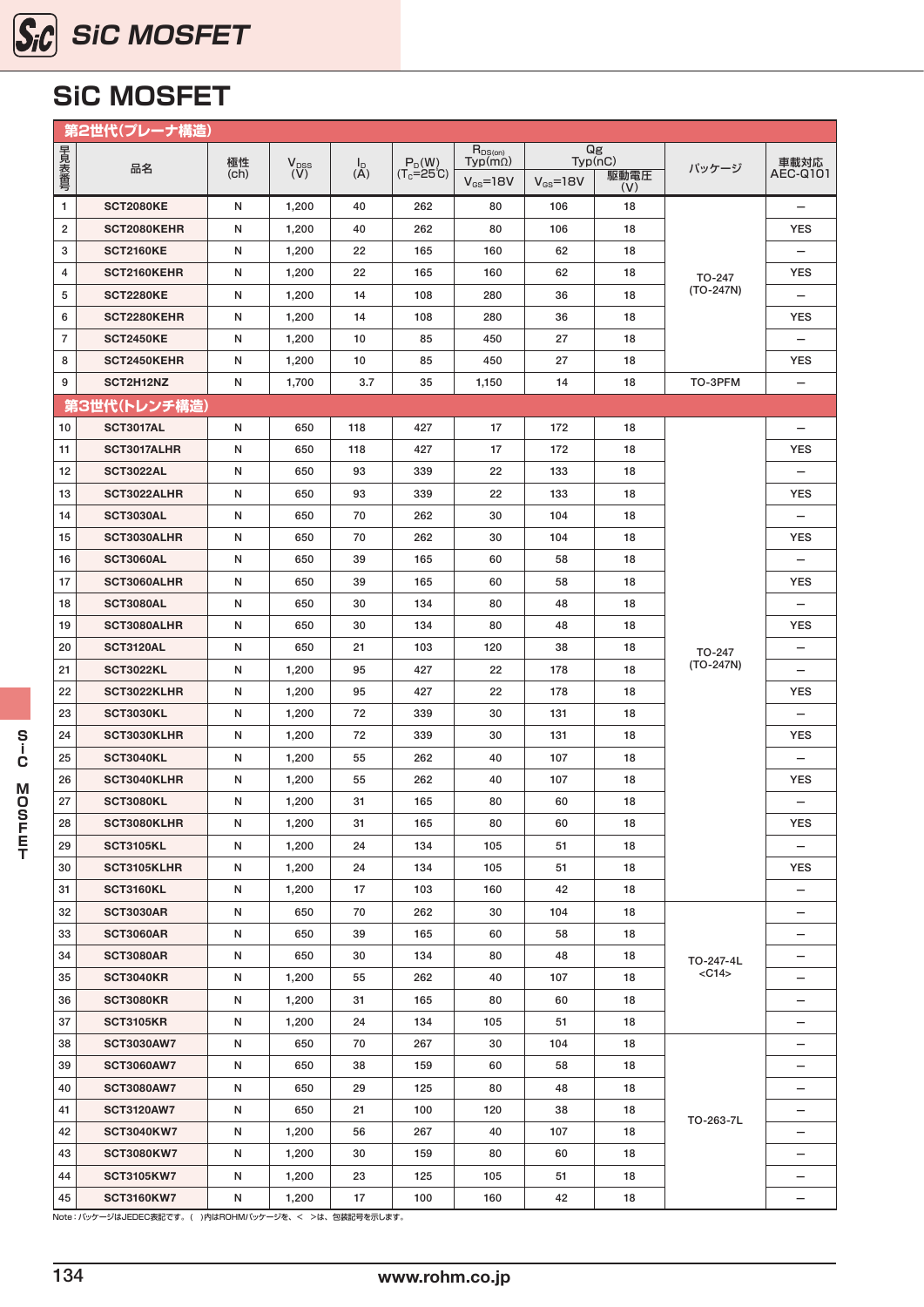|       | 第4世代(トレンチ構造)                                         |              |                    |                                          |                                    |                                          |               |             |                          |                          |
|-------|------------------------------------------------------|--------------|--------------------|------------------------------------------|------------------------------------|------------------------------------------|---------------|-------------|--------------------------|--------------------------|
| 早見表番号 | 品名                                                   | 極性<br>(ch)   | $V_{DSS}$<br>$(V)$ | $\begin{matrix} I_D \\ (A) \end{matrix}$ | $P_D(W)$<br>(T <sub>C</sub> =25°C) | $R_{D\frac{G}{2}(on)}$<br>$Typ(m\Omega)$ | Typ(nc)       | Qg          | パッケージ                    | 車載対応<br>AEC-Q101         |
|       |                                                      |              |                    |                                          |                                    | $V_{GS}$ =18V                            | $V_{GS}$ =18V | 駆動電圧<br>(V) |                          |                          |
| 46    | ☆SCT4013DE                                           | N            | 750                | 105                                      | 312                                | 13                                       | 170           | 15 to 18    | TO-247<br>(TO-247N)      | $\overline{\phantom{0}}$ |
| 47    | ☆SCT4026DE                                           | N            | 750                | 56                                       | 176                                | 26                                       | 94            | 15 to 18    |                          |                          |
| 48    | ☆SCT4045DE                                           | $\mathsf{N}$ | 750                | 34                                       | 115                                | 45                                       | 63            | 15 to 18    |                          |                          |
| 49    | $\&$ SCT4018KE                                       | N            | 1,200              | 81                                       | 312                                | 18                                       | 170           | 15 to 18    |                          | $\overline{\phantom{0}}$ |
| 50    | $\&$ SCT4036KE                                       | N            | 1,200              | 43                                       | 176                                | 36                                       | 91            | 15 to 18    |                          | $\qquad \qquad -$        |
| 51    | ☆SCT4062KE                                           | N            | 1,200              | 26                                       | 115                                | 62                                       | 64            | 15 to 18    |                          | $\overline{\phantom{0}}$ |
| 52    | $\&$ SCT4013DR                                       | N            | 750                | 105                                      | 312                                | 13                                       | 170           | 15 to 18    | TO-247-4L<br>$<$ C15 $>$ | $\overline{\phantom{0}}$ |
| 53    | $\&$ SCT4026DR                                       | N            | 750                | 56                                       | 176                                | 26                                       | 94            | 15 to 18    |                          |                          |
| 54    | $\&$ SCT4045DR                                       | N            | 750                | 34                                       | 115                                | 45                                       | 63            | 15 to 18    |                          | $\overline{\phantom{0}}$ |
| 55    | $\&$ SCT4018KR                                       | N            | 1,200              | 81                                       | 312                                | 18                                       | 170           | 15 to 18    |                          | $\overline{\phantom{0}}$ |
| 56    | $\&$ SCT4036KR                                       | N            | 1,200              | 43                                       | 176                                | 36                                       | 91            | 15 to 18    |                          | $\overline{\phantom{0}}$ |
| 57    | $\triangle$ SCT4062KR                                | N            | 1,200              | 26                                       | 115                                | 62                                       | 64            | 15 to 18    |                          | $\overline{\phantom{0}}$ |
| 58    | $\&$ SCT4013DW7                                      | $\mathsf{N}$ | 750                | 98                                       | 267                                | 13                                       | 170           | 15 to 18    | TO-263-7L                |                          |
| 59    | $\&$ SCT4026DW7                                      | N            | 750                | 51                                       | 150                                | 26                                       | 94            | 15 to 18    |                          | $\overline{\phantom{0}}$ |
| 60    | $\&$ SCT4045DW7                                      | N            | 750                | 31                                       | 93                                 | 45                                       | 63            | 15 to 18    |                          |                          |
| 61    | $\&$ SCT4018KW7                                      | N            | 1,200              | 75                                       | 267                                | 18                                       | 170           | 15 to 18    |                          |                          |
| 62    | $\&$ SCT4036KW7                                      | ${\sf N}$    | 1,200              | 40                                       | 150                                | 36                                       | 91            | 15 to 18    |                          |                          |
| 63    | $\&$ SCT4062KW7                                      | $\mathsf{N}$ | 1,200              | 24                                       | 93                                 | 62                                       | 64            | 15 to 18    |                          |                          |
| 64    | $\triangle$ SCT4026DEHR                              | N            | 750                | 56                                       | 176                                | 26                                       | 94            | 15 to 18    |                          | <b>YES</b>               |
| 65    | $\triangle$ SCT4045DEHR                              | N            | 750                | 34                                       | 115                                | 45                                       | 63            | 15 to 18    | TO-247                   | <b>YES</b>               |
| 66    | $\triangle$ SCT4036KEHR                              | N            | 1,200              | 43                                       | 176                                | 36                                       | 91            | 15 to 18    | (TO-247N)                | <b>YES</b>               |
| 67    | $\&$ SCT4062KEHR                                     | $\mathsf{N}$ | 1,200              | 26                                       | 115                                | 62                                       | 64            | 15 to 18    |                          | <b>YES</b>               |
| 68    | $\triangle$ SCT4026DRHR                              | N            | 750                | 56                                       | 176                                | 26                                       | 94            | 15 to 18    |                          | <b>YES</b>               |
| 69    | $\triangle$ SCT4045DRHR                              | N            | 750                | 34                                       | 115                                | 45                                       | 63            | 15 to 18    | TO-247-4L<br>$<$ C15 $>$ | <b>YES</b>               |
| 70    | $\triangle$ SCT4036KRHR                              | N            | 1,200              | 43                                       | 176                                | 36                                       | 91            | 15 to 18    |                          | <b>YES</b>               |
| 71    | $\&$ SCT4062KRHR                                     | N            | 1,200              | 26                                       | 115                                | 62                                       | 64            | 15 to 18    |                          | <b>YES</b>               |
| 72    | $\&$ SCT4026DW7HR                                    | $\mathsf{N}$ | 750                | 51                                       | 150                                | 26                                       | 94            | 15 to 18    |                          | <b>YES</b>               |
| 73    | $\&$ SCT4045DW7HR                                    | $\mathsf{N}$ | 750                | 31                                       | 93                                 | 45                                       | 63            | 15 to 18    |                          | <b>YES</b>               |
| 74    | $\triangle$ SCT4036KW7HR                             | ${\sf N}$    | 1,200              | 40                                       | 150                                | 36                                       | 91            | 15 to 18    | TO-263-7L                | <b>YES</b>               |
| 75    | $\triangle$ SCT4062KW7HR                             | N            | 1,200              | 24                                       | 93                                 | 62                                       | 64            | 15 to 18    |                          | <b>YES</b>               |
|       | Note: バッケージはJEDEC表記です。()内はROHMバッケージを、< >は、包装記号を示します。 |              |                    |                                          |                                    |                                          |               |             |                          | ☆:開発中                    |

**S S**